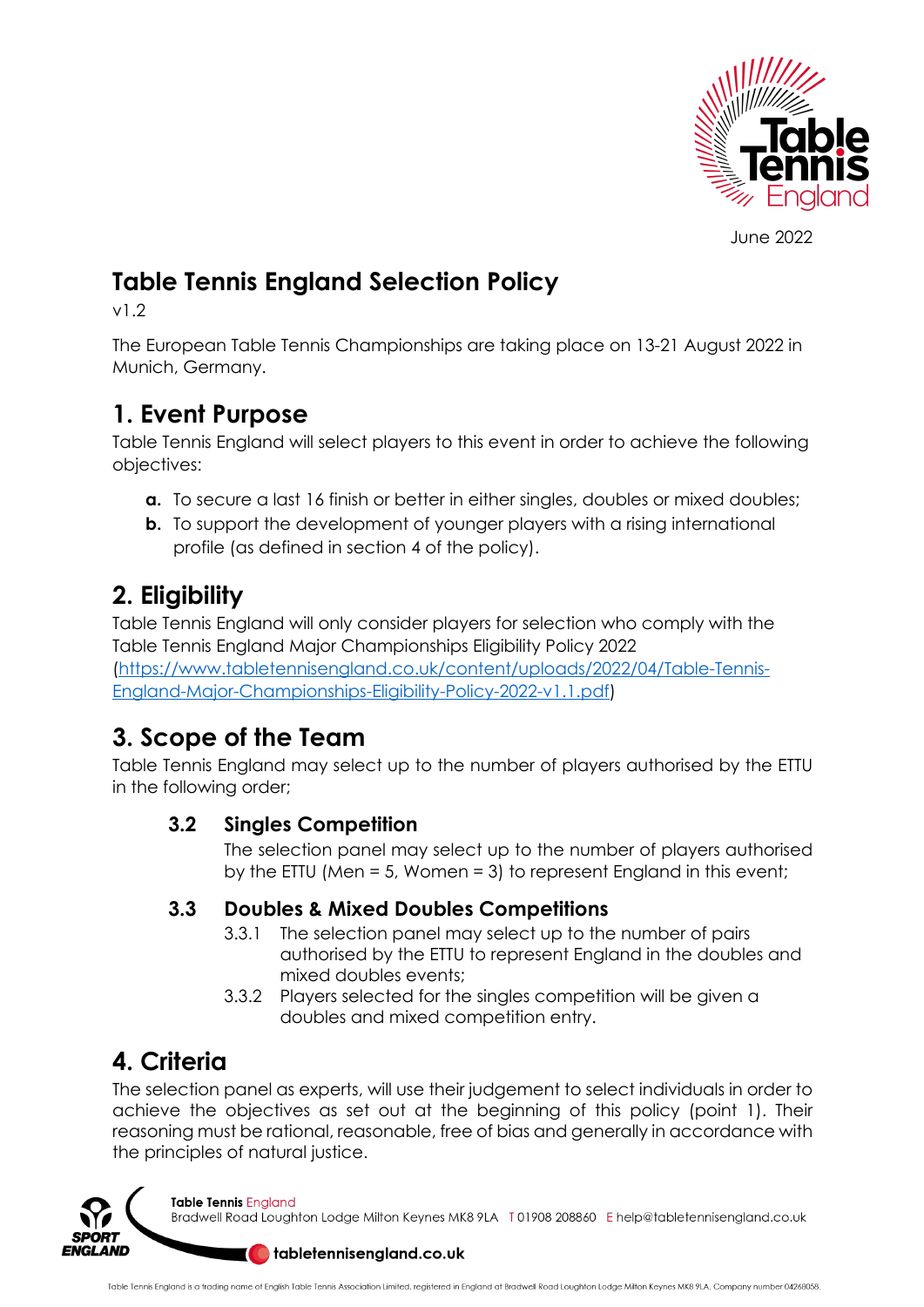

The panel will consider relevant information from within the qualification period (point 6), in the following priority order:

#### **4.1 International Profile, including:**

- Performances at the following events
	- World Individual Championships 2021;
	- European Team Championships 2021;
	- WTT Feeder Events;
	- WTT Contender Events;
	- WTT Star Contender Events;
- World ranking profile;
- Players best two wins in World / European and WTT events:
- Win / loss ratio in WTT events;

#### **4.2 Domestic Profile, including:**

- Performance at the following events:
	- Senior National Championships 2022;
	- Commonwealth Games Play-Off Competition 2022;
- National ranking profile.

#### **4.3 Other Key Performance Factors, including:**

- Players' commitment to improve and play at the highest level;
- Current form leading into the championships;
- Team dynamics and cohesion;
- Physical readiness and capability to compete at this level;
- Current illness or injury status;
- Behaviour when playing in domestic / international events and/or when previously playing for England;
- Players potential to perform at a high level in future events representing England;
- Other relevant performance information which the selection panel in the expert opinion believes should be considered in order to achieve the objective set out at the beginning of this policy (point 1).

For the avoidance of doubt, the selection panel is not required to select individuals in every category if it does not consider that there are players available that are currently capable of performing at a credible level.

### **5. Medical**

At the time of their selection, any selected athlete may have their medical and/or musculoskeletal status confirmed by a nominated Table Tennis England Medical adviser. Any selected athlete may, at any other time, be required by the Head of England Performance (and / or their delegate) to undergo fitness or medical assessments to ensure that they have maintained an adequate level of fitness to



Bradwell Road Loughton Lodge Milton Keynes MK8 9LA T01908 208860 Ehelp@tabletennisengland.co.uk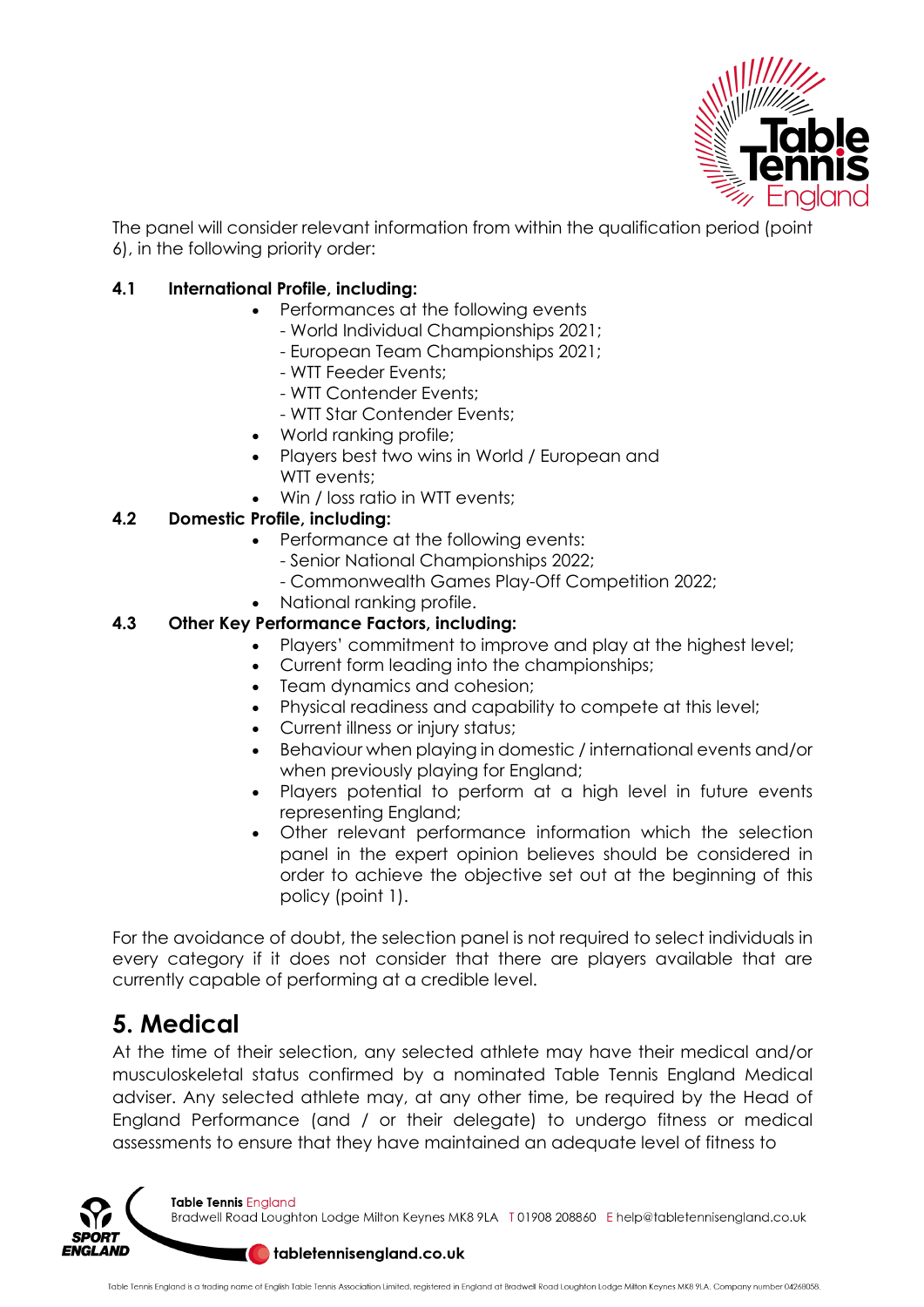

perform to the best of their ability. The Head of England Performance (and / or their delegate) will specify the process by which a selected athlete is to confirm his or her continued health and fitness, which might include participating in certain events or undergoing fitness tests.

## **6. Event-Specific Qualification Period & Selection Timeline**

| Event                           | From       | To         |
|---------------------------------|------------|------------|
| Competition                     | 13/08/22   | 21/08/22   |
| <b>Application Closing Date</b> | 26/06/22   |            |
| <b>Preparation Camp</b>         | TBC.       |            |
| Selection Announcement          | 04/07/2022 |            |
| Selections notified             | 29/06/2022 |            |
| Entry Deadline (ETTU)           | 15/07/2022 |            |
| <b>Qualification Period</b>     | 01/05/2021 | 26/06/2022 |

## **7. Selection Panel**

A selection panel will be established comprising:

- a) Table Tennis England Head of England Performance (Chair);
- b) Table Tennis England Men's Coach (for male selections);
- c) Table Tennis England Women's Coach (for female selections);
- d) Independent Observer (non-voting).

In the event of a split-decision, the Chair will have the casting vote. Additional experts may be asked to provide evidence and/or advice to the selection committee, at the request of the Chair

In the event of any conflict of interest for any member, the Table Tennis England conflict of interest policy should be adhered to. Any member with a conflict of interest shall not be entitled to vote on that issue.

# **8. Media & Communication**

All selected athletes are required to adhere to the Social Media guidance which can be found on the Table Tennis England website at the following address:

https://www.tabletennisengland.co.uk/content/uploads/2021/08/Safeguarding-Social-Media-Guidelines-for-Pathway-Athletes-Jan-21.pdf

All athletes, whether selected or not are required to keep the notification of their selection or non-selection confidential until directed by the Table Tennis England.

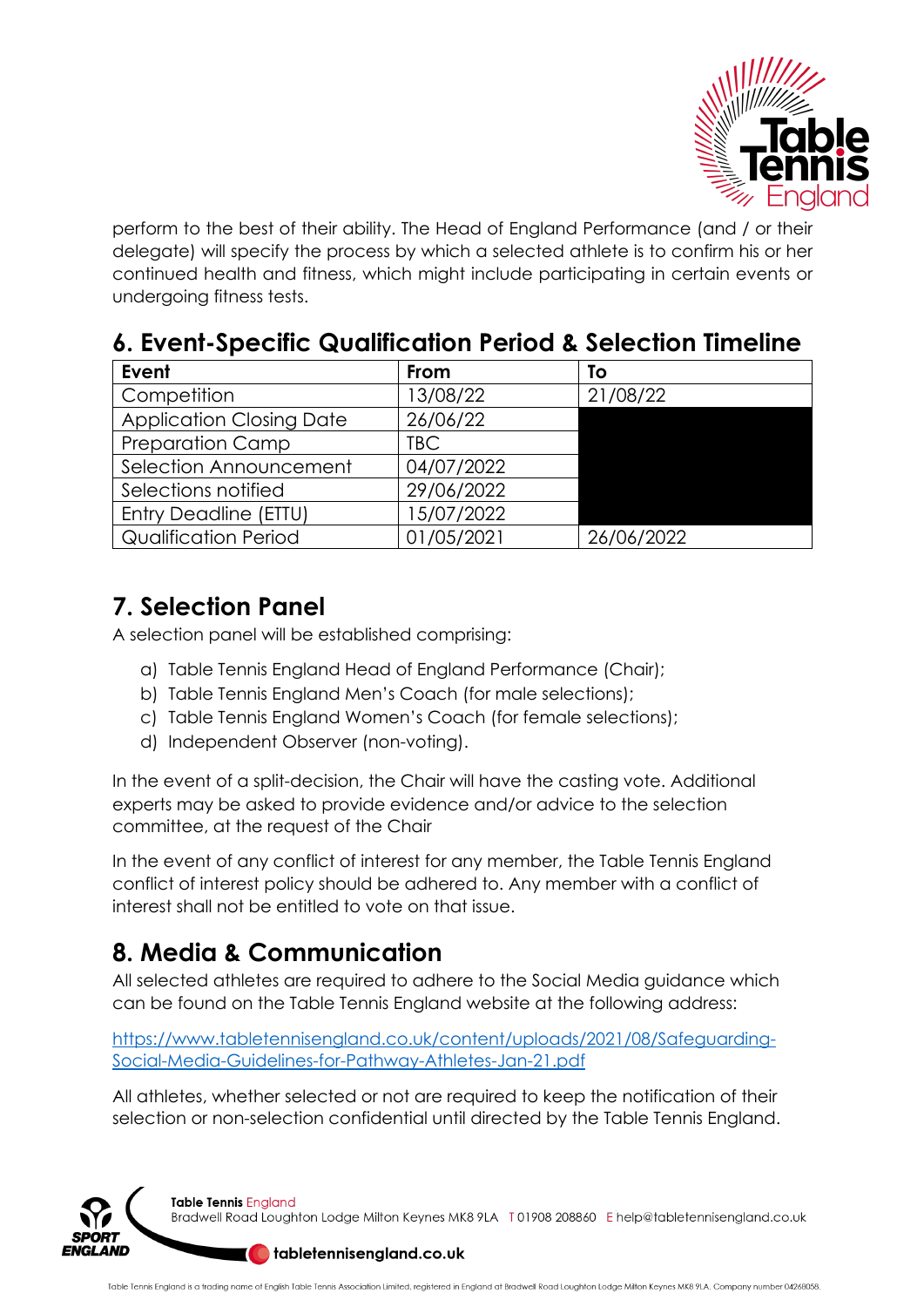

## **9. De-Selection**

Table Tennis England retains the right to deselect any selected athlete under any of the following circumstances:

- i. The player is no longer eligible for selection for this event;
- ii. The player does not adhere to the code of conduct or team members agreement;
- iii. The player in the sole opinion of the Selection Panel, is no longer physically or mentally able to perform at the level consistent with that which earned their initial selection;
- iv. The player fails to comply with any reasonable training or competition programme set out by Table Tennis England performance staff;
- v. Any exceptional circumstances exist which in the reasonable opinion of the Selection Panel justify the non-selection or de-selection of the player concerned.

Any player who is de-selected will immediately be notified of the decision and the reason. They will have a right of appeal in accordance with the appeals process.

## **10. Appeals**

Eligible players only have the right to appeal in the following cases:

- i. The selection criteria were not applied correctly;
- ii. A player was de-selected under Point 9 above;
- iii. An ineligible player was selected under any point

The appeals process for these cases is set out here:

https://tabletennisengland.co.uk/wp-content/uploads/2015/10/TABLE-TENNIS-ENGLAND-Selection-Review-Policy-2.1.pdf

No appeals will be considered in the following cases:

i. Selections save for ineligibility;